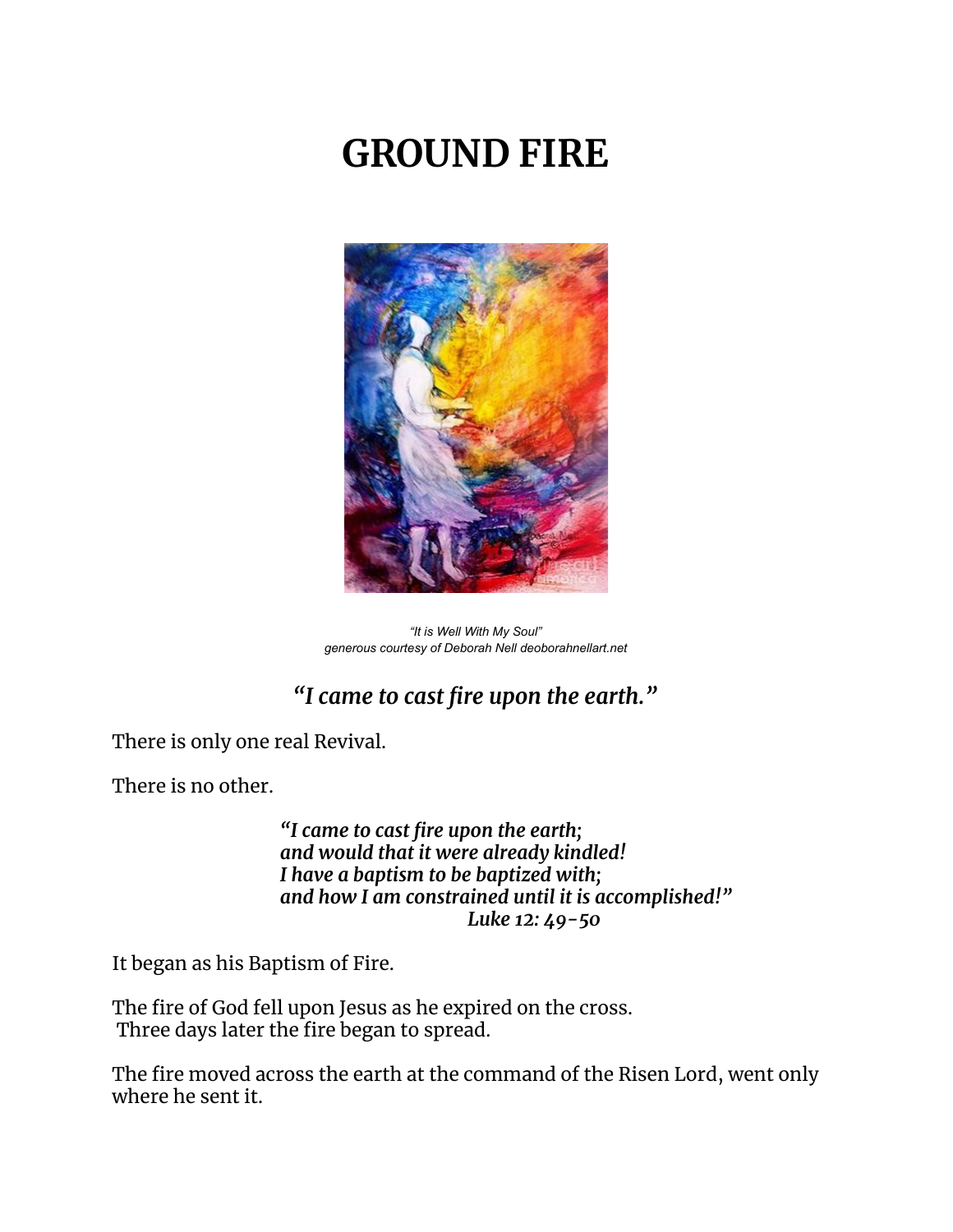This fire always moves along the ground, down where the people are.

It opens blind eyes,

sets the captives free,

raises us out of our self-obsessed graves.

This fire is not fueled by money.

It needs no protection from those in high places.

This fire is controlled by God alone.

### **This fire ignites us.**



*"Holy Love" Deborah Nell*

Our lives burst into flame, as the fire of God consumes our hearts, drives us out of ourselves into the will of heaven.

Aflame with this fire, we are crucified with Christ. It is no longer we who live, but Christ who lives in us.

Once this fire is in us, it spreads from us to others.

#### **This fire compels us**

*If I say, "I will not mention him, or speak any more in his name," there is in my heart as it were a burning fire shut up in my bones, and I am weary with holding it in, and I cannot.*



*Jeremiah 20:9 Trusting You" Deborah Nell*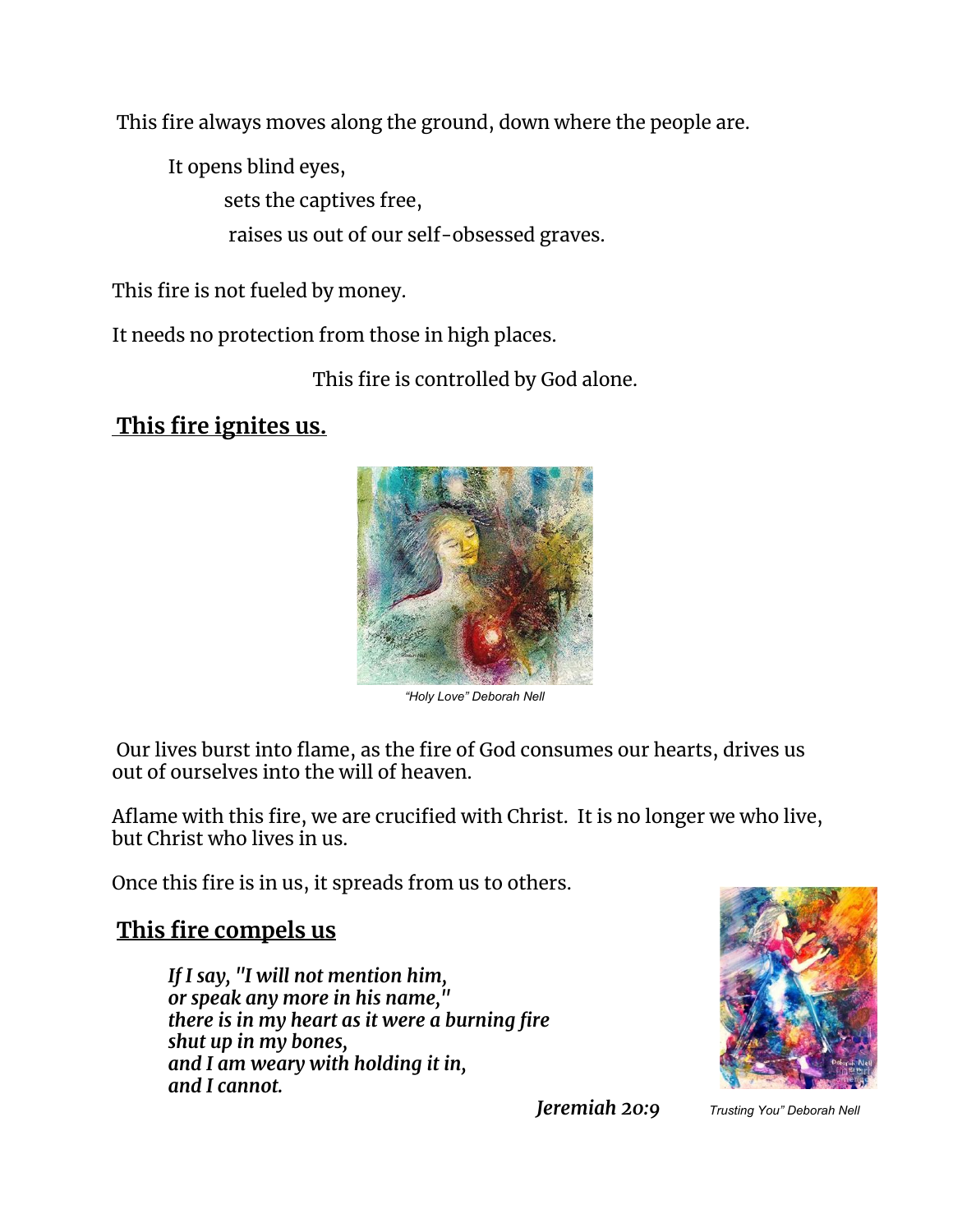We don't bear witness to the Master out of obligation.

We bear witness because we cannot contain the fire!

#### **This fire refines us**

*But who can endure the day of his coming, and who can stand when he appears? For he is like a refiner's fire and like fullers' soap; he will sit as a refiner and purifier of silver, and he will purify the sons of Levi and refine them like gold and silver, till they present right offerings to the LORD.*



*Malachi 3:2-3*

The fire of the Lord burns away our vanity until we present "right offerings" to the Lord.

"Right offerings" are simply lives that stay crucified with Christ.

#### **This fire anoints us with power.**

*And there appeared to them tongues as of fire, distributed and resting on each one of them. And they were all filled with the Holy Spirit and began to speak in other tongues, as the Spirit gave them utterance. Acts 2:3-4*

This fire burns with the power of Truth.